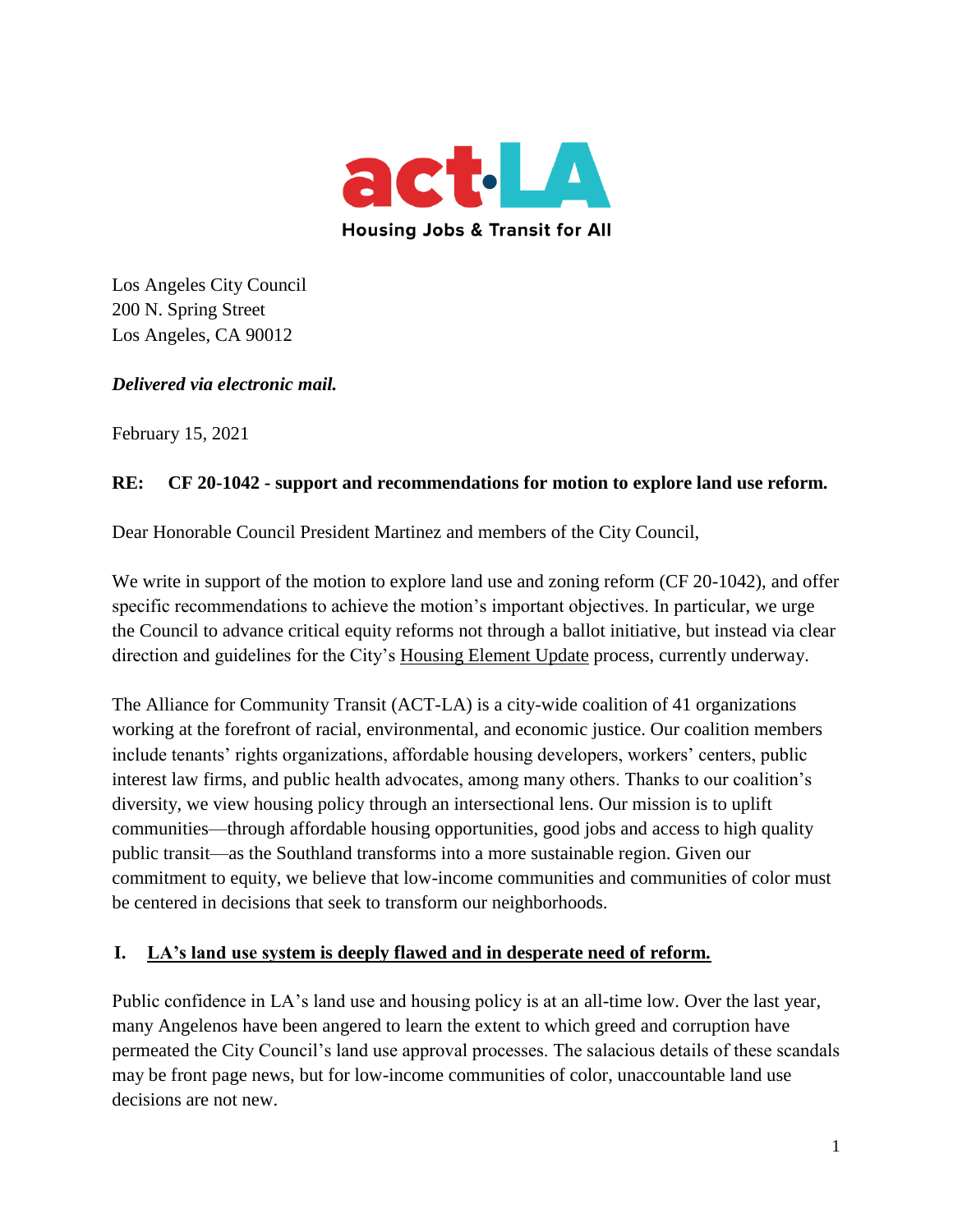Our history is full of shameful examples of land use planning programs that have deeply harmed low-income communities in the name of progress. Entire neighborhoods have been uprooted and destroyed to make way for Dodger Stadium, the Bunker Hill skyscrapers, and Union Station. Massive freeway expansions decimated whole city blocks and divided LA's eastside neighborhoods. Some of LA's poorest neighborhoods sit directly adjacent to oil and gas extraction sites and heavy industrial uses, while wealthy communities enjoy enormous buffers from any noxious use. Low-income communities of color have significantly less access to parks, green space and healthy food retail. Racially restrictive covenants have contributed to LA being one of the most segregated cities in the Country. Facing an expanding and unimaginable homelessness crisis, discriminatory attitudes continue to be given a platform to exclude supportive housing from entire neighborhoods. The same communities that were redlined and disinvested are now ground zero for intense gentrification and displacement pressures. Time and again, land use policies with purported regional benefit have made low-income communities of color into collateral damage.

The impacts and legacy of this unjust system are deadly. Black Angelenos represent only nine percent of the general population, but comprise 40 percent of the population experiencing homelessness. A recent study looked at historic redlining maps of Los Angeles alongside present-day air quality data from CalEnviroScreen and emergency-room data and concluded that: "Residents of red or 'high risk' neighborhoods visited the emergency room for asthma related complaints 2.4 times more often than residents of green or 'low risk' neighborhoods."<sup>1</sup> HCIDLA's "Displacement Index" clearly shows that rent burdened households are concentrated in Central LA, South LA, East LA, Northeast LA, and significant portions of the San Fernando Valley. The City's own Health Atlas and General Plan Health Element acknowledge the role of land use and planning in driving catastrophic health disparities across different neighborhoods. The Health Element concluded that "geographic location is such an important indicator of health that a Brentwood resident can expect to live 12 years longer than a resident from Watts."<sup>2</sup>

Enough is enough. It is time to remake our land use and housing policy framework in LA - not just to root out political corruption, but to finally repair harm from a legacy of racist and unaccountable policy. We thank Council President Martinez for introducing this motion and starting this important conversation.

<sup>&</sup>lt;sup>1</sup> Kara Manke, "Historically redlined communities face higher asthma rates," UC Berkeley, May 22, 2019, ["https://news.berkeley.edu/2019/05/22/historically-redlined-communities-face-higher-asthma-rates/;](https://news.berkeley.edu/2019/05/22/historically-redlined-communities-face-higher-asthma-rates/) *see also*, Manal Aboelata, "Policy Brief: Healing LA Neighborhoods, Prevention Institute, February, 2019, [https://www.preventioninstitute.org/sites/default/files/publications/Healing%20Los%20Angeles%20Neighborhoods](https://www.preventioninstitute.org/sites/default/files/publications/Healing%20Los%20Angeles%20Neighborhoods%20Policy%20Brief%20February%202019%20%28002%29.pdf) [%20Policy%20Brief%20February%202019%20%28002%29.pdf](https://www.preventioninstitute.org/sites/default/files/publications/Healing%20Los%20Angeles%20Neighborhoods%20Policy%20Brief%20February%202019%20%28002%29.pdf)

 $2$  City of Los Angeles, Health and Wellness Element of the General Plan, 10, https://planning.lacity.org/odocument/7f065983-ff10-4e76-81e5-

e166c9b78a9e/Plan\_for\_a\_Healthy\_Los\_Angeles.pdf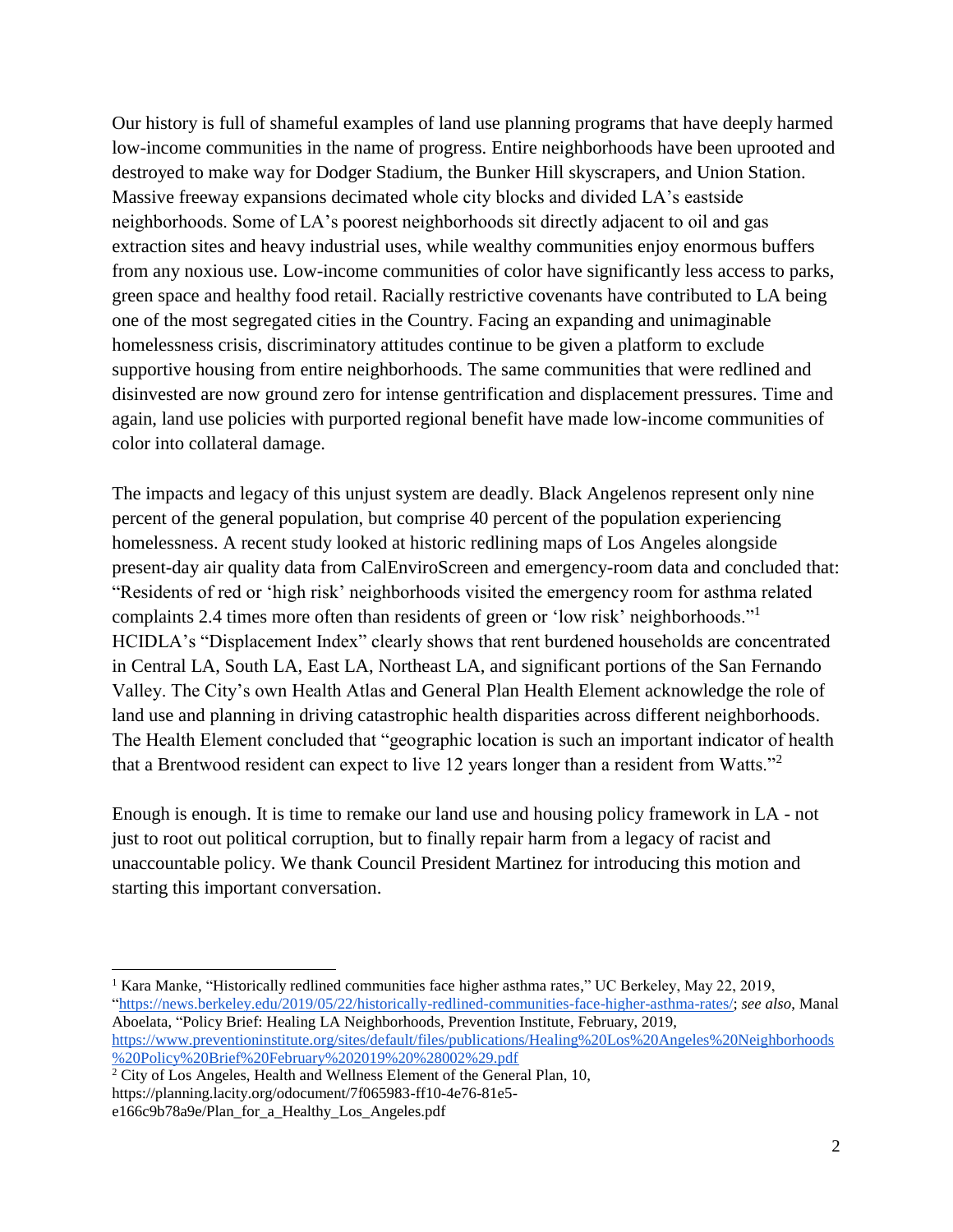### **II. The Housing Element Update presents an important vehicle for land use reform and a timely opportunity to implement the goals and objectives of this motion.**

The motion contemplates a ballot initiative to "address the city's desperate shortage of housing as well as the city's RHNA obligation," and to "incentivize broader community benefits such as affordable housing, high paying jobs, parks and open space and improvements to mobility and the public realm," in order to "lead to an equitable distribution of new housing around the city based on high quality jobs, transit, and historic housing production." We strongly support these goals, but suggest that a ballot initiative is not necessary. Instead, we urge the Council to consider the 6th Cycle Housing Element Update, currently underway, as an important, appropriate, and timely vehicle to advance these goals.

# *A. LA's Housing Element Update must plan for over 450,000 new housing units and meet rigorous fair housing standards.*

Under state law, the City is required to adopt a new Housing Element by October 15, 2021. The new Housing Element must include, (among other things): an inventory of sites with adequate zoning to meet the City's Regional Housing Needs Assessment (RHNA) target (the "Sites Inventory"); as well as new programs and policies to guide housing development. Recent changes to state law have imposed stronger fair housing standards on the Housing Element update process.

LA's RHNA target for the 6th cycle Housing Element is over 455,000 total units, including 184,270 Lower Income Units. The City is required to produce a Sites Inventory that demonstrates adequate zoning capacity (meaning real sites suitable for development) to meet this target; or, if the Sites Inventory does not contain adequate sites to meet this target, the Housing Element must include a "Program to Rezone" that must be completed within three years to meet the shortfall. In other words, LA must take steps to ensure it has the zoning necessary to accommodate nearly ½ million new homes. How and where this identification of sites and rezoning occurs will have enormous implications.

Under state law, this process must be done in a manner that affirmatively furthers fair housing opportunities. "When determining sites to include in the inventory to meet the lower income housing need, The California Department of Housing and Community Development (HCD) that "a local government first identify development potential in high opportunity neighborhoods. This will assist the local government in meeting its requirements to affirmatively further fair housing and ensure developments are more competitive for development financing."<sup>3</sup> HCD has further

 $\overline{a}$ 

<sup>3</sup> HCD, June 10, 2020 Memorandum re Housing Element Site Inventory Guidebook Government Code Section 65583.2, https://www.hcd.ca.gov/community-development/housingelement/docs/sites\_inventory\_memo\_final06102020.pdf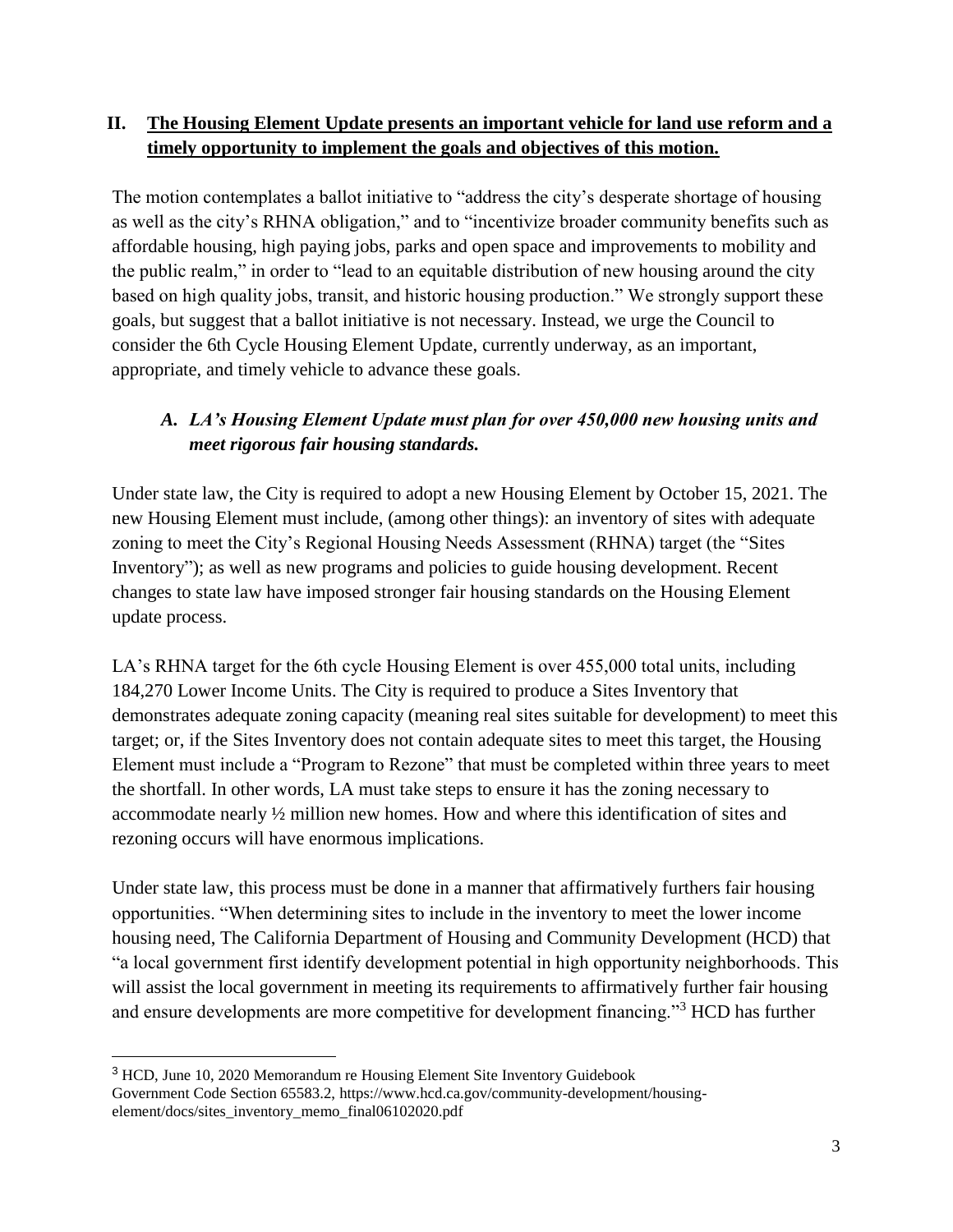advised that the Housing Element process must "ensure that sites zoned to accommodate housing for lower-income households are not concentrated in lower resource areas and segregated concentrated areas of poverty, but rather dispersed throughout the community, including in areas with access to greater resources, amenities, and opportunity."<sup>4</sup>

A program to rezone must identify sites sufficient to meet the City's RHNA that can be developed for housing during the planning period (between October 15, 2021 and October 15,  $2029$ <sup>5</sup>. Sites to accomodate the need for lower-income housing have additional requirements: these sites must be zoned to allow multifamily housing by-right for projects with at least 20% lower-income housing, and allow at least 16 units per site with a minimum density of at least 20 units per acre.<sup>6</sup> If the City does not complete the program to rezone within three years of adopting the housing element, state law will restrict the City's ability to disapprove certain development projects and the City may be subject to enforcement actions by HCD.

## *B. A business as usual approach to the Housing Element will intensify inequalities and prevent the City from meeting Fair Housing goals.*

In previous cycles, LA's Sites Inventories have generally reflected and reinforced the City's historic growth patterns, listing high density multi-family zoned sites - often containing rent stabilized apartments - that are concentrated in low-income communities. We are concerned the City is currently headed in this same direction for this Housing Element cycle. The draft Sites Inventory methodology presented at the January, 2021 site selection task force meeting suggests that the current approach will focus on existing capacity, and that only after all existing sites are identified will the result be considered from a perspective of affirmatively furthering fair housing. We believe this approach is backwards. The obligation to affirmatively further fair housing should be a core aim of the Sites Inventory - not an afterthought. Site allocation should serve the purpose of "replacing segregated living patterns with truly integrated and balanced living patterns."<sup>7</sup> The housing element land inventory and identification of sites must be consistent with a jurisdiction's duty to affirmatively further fair housing - which means "taking meaningful actions, in addition to combatting discrimination, that overcome patterns of segregation and foster inclusive communities free from barriers that restrict access to opportunity based on protected characteristics."<sup>8</sup> Strategies to affirmatively further fair housing may include development of new affordable housing in areas of opportunity, preservation of existing affordable housing, and protecting existing residents from displacement.<sup>9</sup>

<sup>4</sup> HCD, April 23, 2020 Memorandum re AB 686 Summary of Requirements in Housing Element Law Government Code Section 8899.50, 65583(c)(5), 65583(c)(10), 65583.2(a) [https://www.hcd.ca.gov/community](https://www.hcd.ca.gov/community-development/housing-element/housing-element-memos/docs/ab686_summaryhousingelementfinal_04222020.pdf)[development/housing-element/housing-element-memos/docs/ab686\\_summaryhousingelementfinal\\_04222020.pdf](https://www.hcd.ca.gov/community-development/housing-element/housing-element-memos/docs/ab686_summaryhousingelementfinal_04222020.pdf)

 $5$  Cal. Gov. Code  $65583(c)(1)(B)$ .

<sup>6</sup> Cal. Gov. Code 65583.2(h)

<sup>&</sup>lt;sup>7</sup> Cal. Gov. Code  $8899.50(a)(1)$ .

<sup>8</sup> *Id.*

 $9^9$  Cal. Gov. Code 65583(c)(10)(A)(v).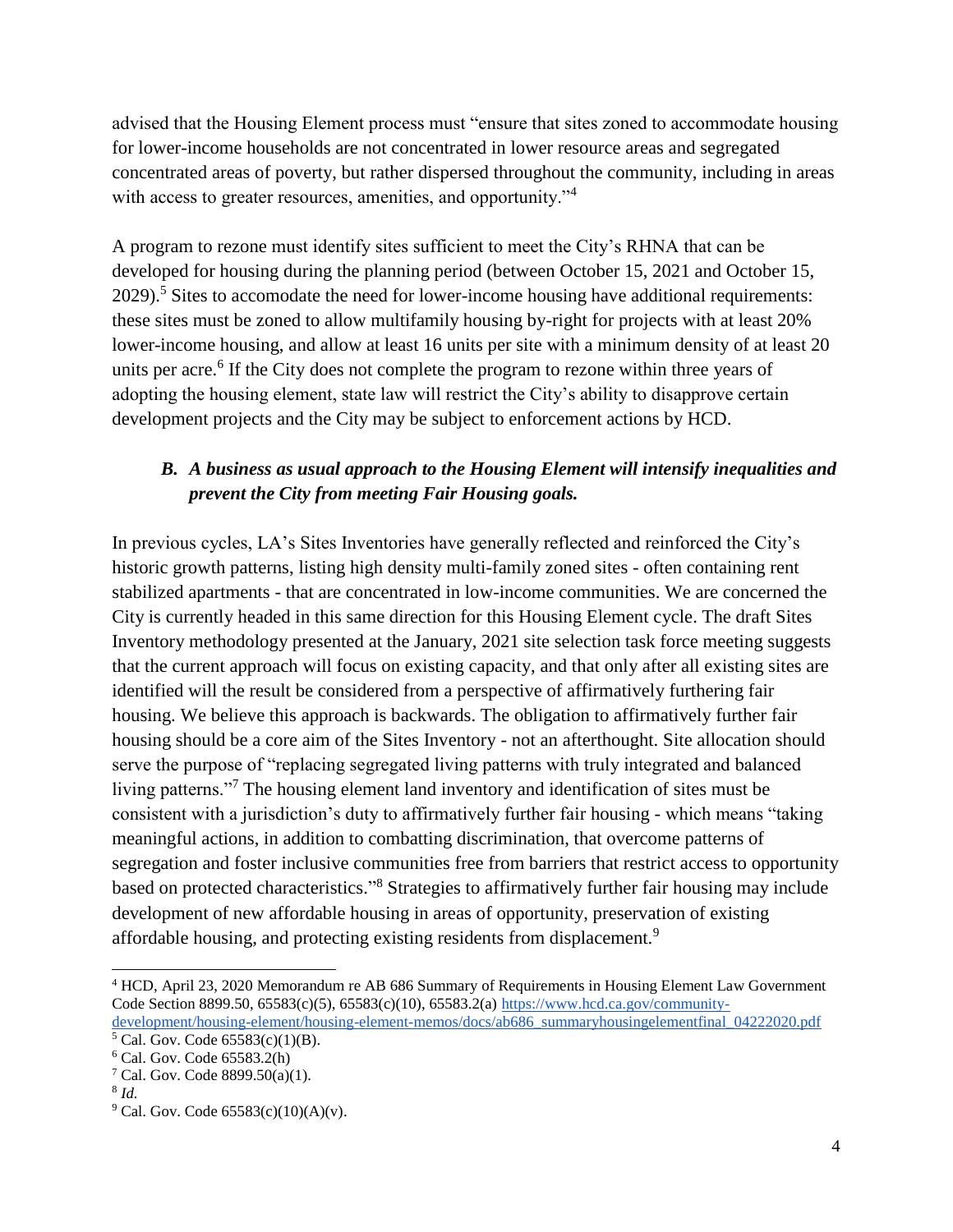The City has also indicated that its obligation to rezone will be reduced by adopting the Downtown, Hollywood, and Boyle Heights community plans.<sup>10</sup> While these community plan updates are important, they will not remove barriers to affordable housing in High Resource areas in other parts of the City. A Housing Element Program to Rezone can and should be focused exclusively in High Resource Areas, with explicit protections for Sensitive Communities at risk of displacement (policy details described below). The fair housing lens required by state law now provides an opportunity to begin to dismantle the segregated housing patterns that have been so entrenched in LA's history. We should take this opportunity.

However, equitably distributing zoning capacity, while necessary, is not enough. LA needs new powerful tools to actually *create* deeply affordable housing at the scale necessary to meet our overwhelming need. RHNA allocations, alone, will never meet this need. In the last housing element cycle, the City routinely met RHNA goals for above-market rate units, but consistently fell woefully short of goals for lower-income units. Our housing crisis is not just a simple matter of supply. It is a complicated and deeply entrenched crisis rooted in structural and racial inequality. In this new Housing Element update, the City must prioritize policies and clear rezoning standards that will create and preserve the housing Los Angeles needs the most: units affordable to deeply, extremely and very low-income households, including permanent supportive housing for unhoused or formerly unhoused populations. Without a significant commitment to policies and standards that result in deeply affordable units at scale and stabilize communities at risk of displacement, simply building a large number of units will not stem the severe housing crisis we are in.

# *C. The City Council should establish strong equity standards to guide the Housing Element Update, including clear direction on the Sites Inventory and any Program to Rezone.*

The City can begin to dismantle segregated housing patterns, remove barriers to affordable and social housing, and protect sensitive communities at risk of gentrification and displacement by imposing all of the following standards on the Housing Element update. Through this motion and report-back process, the Council can provide clear direction to the Department of City Planning and the Housing and Community Investment Department to implement the following framework for an equitable Housing Element update.

> **1. Adopt a Citywide no-net-loss requirement.** As a prerequisite to adopting the site inventory, the city should adopt a universal replacement requirement including an effective right of return guarantee - for all new projects on sites with existing rent stabilized housing, affordable housing, or housing occupied by, or

<sup>&</sup>lt;sup>10</sup> Los Angeles Citywide Housing Element 2021-2029 Update Initial Study,

[https://planning.lacity.org/odocument/1a4e2cf4-7365-4fef-a45e-7f4631f2c132/Initial\\_Study.pdf](https://planning.lacity.org/odocument/1a4e2cf4-7365-4fef-a45e-7f4631f2c132/Initial_Study.pdf)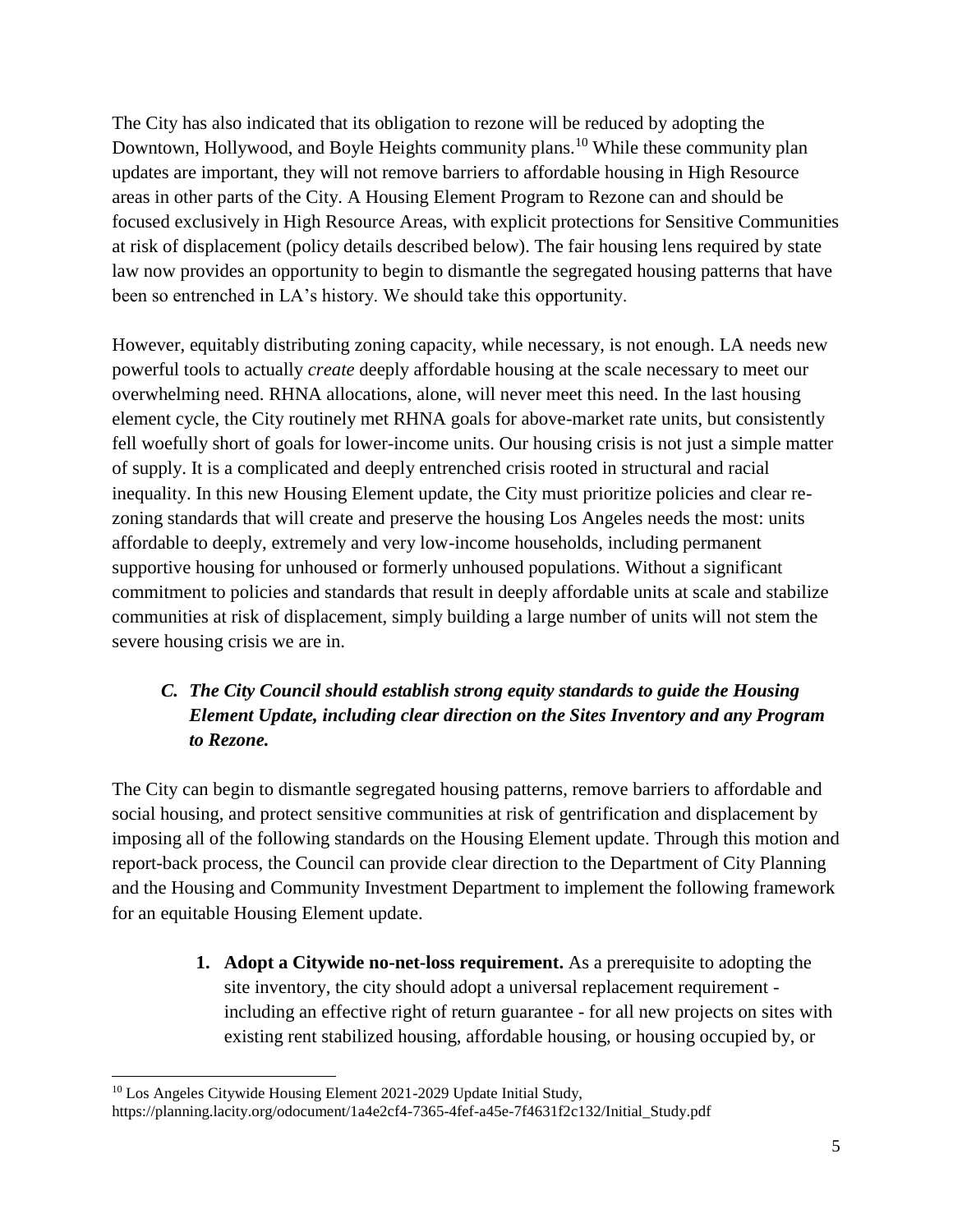affordable to, lower-income households. The city currently has a patchwork of replacement requirements with significant gaps. A universal requirement will clarify the applicability of replacement obligations and remove incentives for developers to avoid value-capture programs where replacement requirements already exist. This policy is a necessary prerequisite to the Sites Inventory because, without it, the city will face a dilemma: on the one hand, by listing existing tenant-occupied housing on the Inventory, it may protect those units by applying the replacement requirement in housing element law to these sites; on the other hand, listing these sites on the Inventory as suitable and available for development could make them a target for redevelopment - creating an increased risk of displacement for the tenants and a loss of affordable housing for the city. Ultimately, to tackle our crisis in an equitable way, rent-stabilized buildings and affordable housing must not be destroyed during this push for increased housing capacity. As discussed below, a universal replacement requirement will allow the city to develop an inventory of sites that are truly appropriate for development which should not include sites currently occupied by tenants. Council President Martinez has introduced a separate motion (CF 21-0035) to explore this policy and we urge the Council to approve that motion and adopt a universal citywide replacement policy as soon as possible.

- **2. Exclude sites with Rent Stabilized or renter occupied housing from the Sites Inventory.** The purpose of the Sites Inventory is to identify sites that are suitable and available for development. Adding a site to the Inventory triggers provisions under that Housing Accountability Act and other state laws that limit the City's ability to deny development projects on the site. It follows that the Site Inventory should only include sites that the City truly wants developed or redeveloped. The Inventory should not include sites with rent-stabilized housing or renter-occupied units on them. Including these sites on the Inventory puts an additional target on the backs of tenants and threatens the naturally occurring affordable housing already in dire short supply. This cannot be the path to meet our RHNA goals, especially during such a precarious time for LA's renters. The City should exclude all sites currently occupied by tenants from the site inventory.
- **3. Direct the Program to Rezone exclusively to High Resource Areas and exempt Sensitive Communities vulnerable to gentrification and displacement.**  Any Program to Rezone should be a tool to further fair housing, not reinforce exclusionary zoning patterns and gentrification pressures. Council should direct that any Housing Element Program to Rezone must focus zone changes on sites located in High Resource Areas - census tracts with well-resourced schools, parks, jobs, and other amenities. This should include express limitations and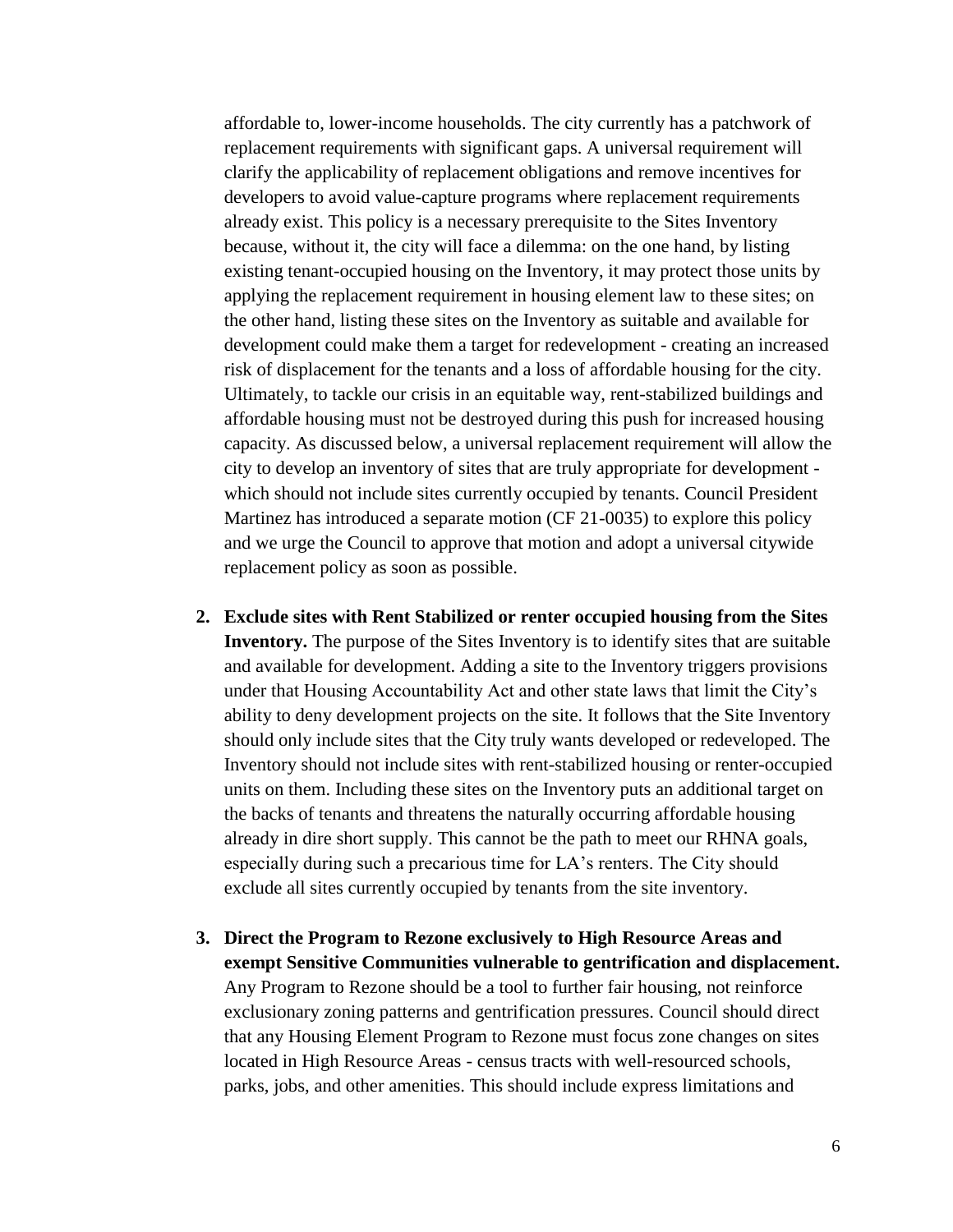protections in Sensitive Communities - census tracts that exhibit vulnerability to displacement. These geographies - "High Resource Areas" and "Sensitive Communities" - must be precisely defined. The City should work closely with stakeholders and community based organizations working in low-income communities, and build on (but not replicate) existing academic literature and mapping tools like the Sensitive Communities Map from the Urban Displacement Project at UC Berkeley and the California TCAC Opportunity Maps. A Program to Rezone should result in the removal of barriers to new multifamily and affordable housing in the city's High Resource Areas, while protecting Sensitive Communities that are at risk of displacement.

- **4. Accomplish rezoning in High Resource Areas with a value capture program that creates significant deeply affordable housing.** The Program to Rezone should be targeted to High Resource Areas and prioritize the creation of new affordable and mixed income housing. The Program to Rezone must be consistent with value capture principles and require significant on-site affordable housing. The affordable housing requirements should prioritize 100% affordable housing projects, and mixed-income affordable housing set-asides should exceed TOC levels and produce units affordable to Extremely Low Income (ELI) households.
- **5. Include strong displacement avoidance policies in the Program to Rezone.**  The value capture rezoning should not apply to any site that is currently, or has been in the previous 10 years, occupied by renters. The rezone should also not apply to any site on which an owner has used the Ellis Act in the previous 15 years. Rezoning in High Resource Areas should not result in the displacement of tenants.
- **6. Adopt Policies and Programs that advance housing justice and center lowincome communities and communities of color in land use planning.** In addition to the Sites Inventory and Program to Rezone, the Housing Element must also include a set of Policies and Programs to to shape the City's broader housing policy framework. These Policies and Programs should: (1) Preserve Affordable and Rent-stabilized Housing; (2) Strengthen Tenant Protections; (3) Facilitate Investment in Social Housing, Community Land Trusts, and Strategic Land Acquisitions; (4) Increase Supply of Deeply Affordable Housing; (5) Further Environmental Justice and Improve Climate Resilience and Community Health; and (6) Ensure Meaningful Community Participation and Capacity Building.<sup>11</sup>

 $\overline{a}$ 

<sup>&</sup>lt;sup>11</sup> For a full list of Program and Policy Recommendations, see ACT-LA's October 20, 2020 letter to the Department of City Planning, http://allianceforcommunitytransit.org/wp-content/uploads/2020/10/ACT-LA-Housing-Element-Letter-10.20.20.pdf